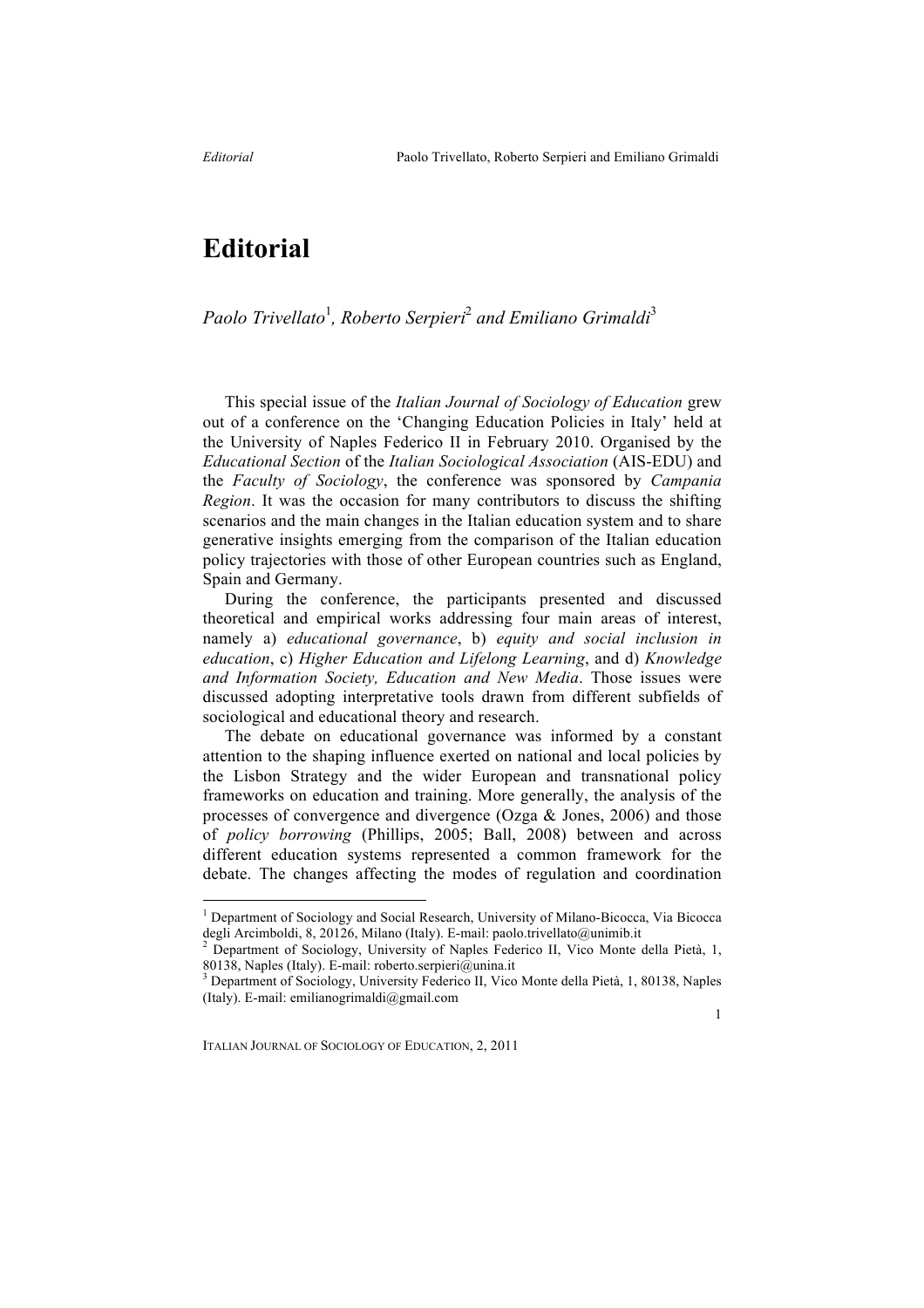(Kooiman, 2000; Newman, 2001) of the national and local education and training systems constituted a central focus, with a specific reference to their re-articulation within the new multi-level governance scenarios (Martens *et al*., 2007; Benadusi & Consoli, 2004; Cobalti, 2006). Contributors also discussed the tensions originating from the coexistence of policies inspired by conflicting discourses (Serpieri, 2008a; Grimaldi, 2010; see for instance the tension stemming from the contemporary pressures to enact competitive and collaborative logics of action, Parker & Gallagher, 2007). Moreover, the processes of 'formation' (Hoyle and Wallace, 2005) of new policy actors within the shifting transnational *educational policyscapes* (Carney, 2011) were addressed, looking for example at the relation between contemporary trends towards more and more pervasive systems of accountability and the emergence of new forms of headship enactment (Barzanò, 2009). Discourses of leadership, interpreted as one of the tyrannic managerialist devices to shape educational actors' subjectivities, were also focused on in a critical fashion (Ball, 2006; Serpieri, 2008b; 2009). Finally, participants reflected on policy programs aiming at integrating and/or connecting schooling, Higher Education, school and vocational guidance, training and work experiences.

Social inclusion, equity and the integration between education and social policies were the second centre of gravity of the conference. In a session dedicated to those issues, the presentations offered a wide range of analyses and reflections on national and local policies aiming at: a) promoting social inclusion of disadvantaged students and adults; and b) combating those social, economic and cultural stumbling blocks that impede equality of educational opportunities in Italy (Bottani & Benadusi, 2006; Schizzerotto & Barone, 2006). Equality of opportunities was discussed both in terms of educational access and outcomes (Raffo & Gunter, 2008). Whereas some contributions offered quantitative analyses of educational inequalities in Italy, mainly reworking international and national databases on test results (Giancola, 2009), others addressed with a qualitative approach specific policies or programs combating drop out and early school living and/or supporting schools working in disadvantaged areas. Inclusion of young immigrants and intercultural education (Besozzi *et al*., 2009; Giovannini & Queirolo Palmas, 2010; MPI, 2007) were also discussed in the session, analysing Italian policies and the approaches underlying them. Education for active citizenship, equal opportunities in terms of gender and ethnicity, and participation in education were constant and central concerns.

 $\overline{\phantom{a}}$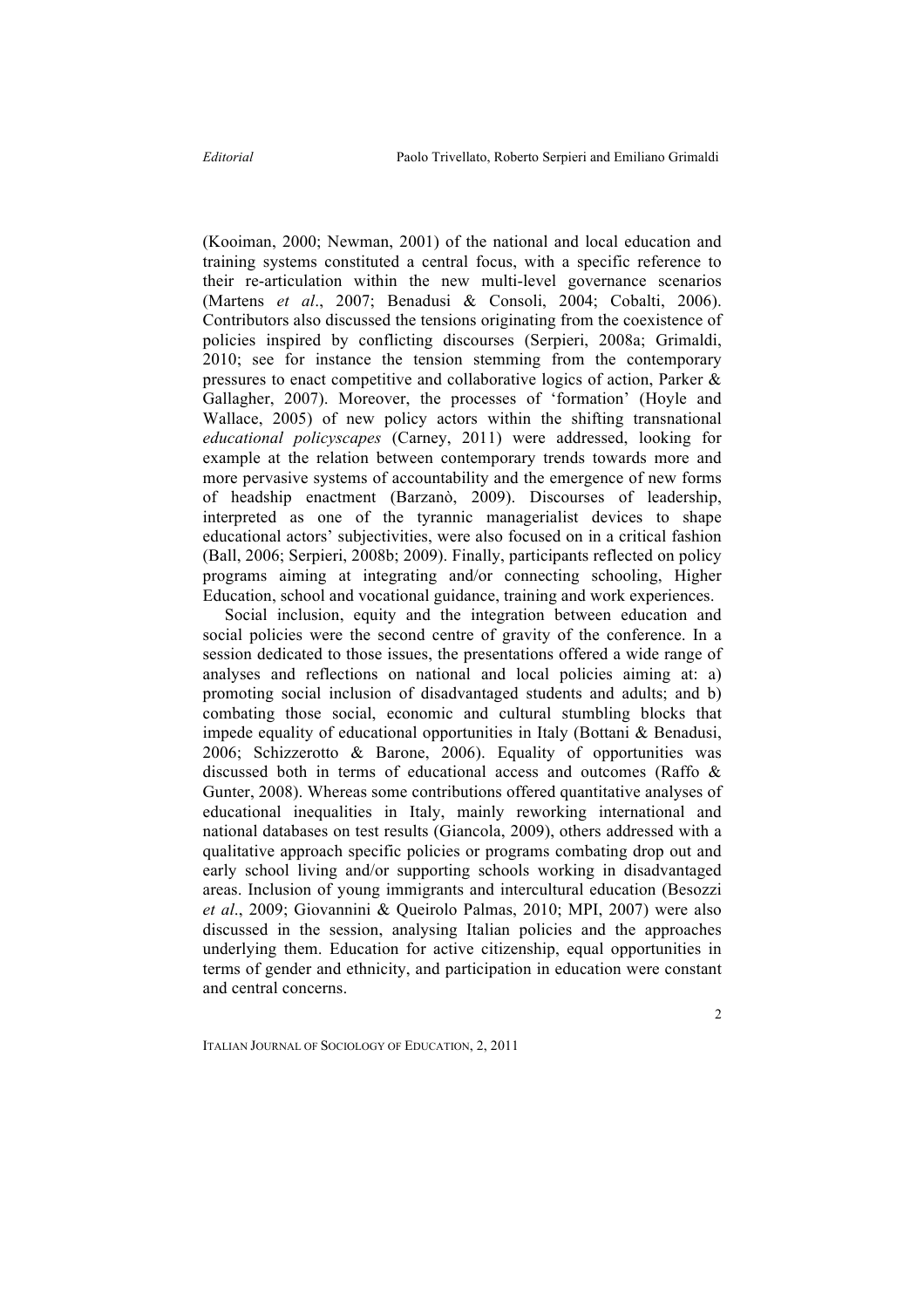An intense debate developed around Higher Education and Lifelong Learning. Transformations of Higher Education governance in Italy were discussed in a comparative perspective, reflecting on the *Bologna Process*, the reforming recipes shaping the Italian debate and the processes of policy borrowing across European systems (Moscati *et al.,* 2010). Participants also examined the actual functioning of the Italian Higher Education system, focusing on: a) trends in students' access and performance through longitudinal analyses (Trivellato & Triventi, 2008a; 2008b; Barone & Triventi, 2010), b) choices of Italian students in the transition from high secondary schools to Higher Education and factors influencing them; c) policies aiming at widening and promoting the access to Higher Education, through the offer of guidance services and other facilities; d) policies of Lifelong Learning and the progressive structuring of new governance configurations integrating Higher Education, adults education and labour.

Finally, a specific session of the conference was dedicated to the theme of Knowledge and Information Society, Education and New Media. The discussion concentrated on the relation between new media and the transformations of teaching and learning processes, highlighting both the possibilities ICT technologies open for the structuring of new modes of education and the new problems they pose (the effects of the *digital divide*, for instance) (Kellner, 2002; Buckingham, 2003). Given a specific reference to the Italian scenario, contributors offered interesting insights on those issues presenting their works on: a) experiences of teaching innovation through ICTs; b) policies, programs and experiences promoting *e-learning* and the *2.0 web* as new 'social environments' for learning and socialisation (Colombo, 2009); c) policies and programs reinforcing the ICTs infrastructure of schools, universities and other educational agencies and aiming at reinforcing the 'digital competences and skills' of their professionals.

This special issue is intentionally plural and multivoiced, attempting to render the great deal of educational issues, transformations and phenomena addressed during the conference. Although it would have been impossible to fully represent the multiplicity and richness of both the debate developed and the 'voices' heard during the conference days in Naples, the articles published in this issue give the idea of the scale and the depth of the conference contribution in understanding the changes that are interesting the Italian education system. The theoretical and empirical insights coming from the presented works offer the multifarious 'flavour' of the intensity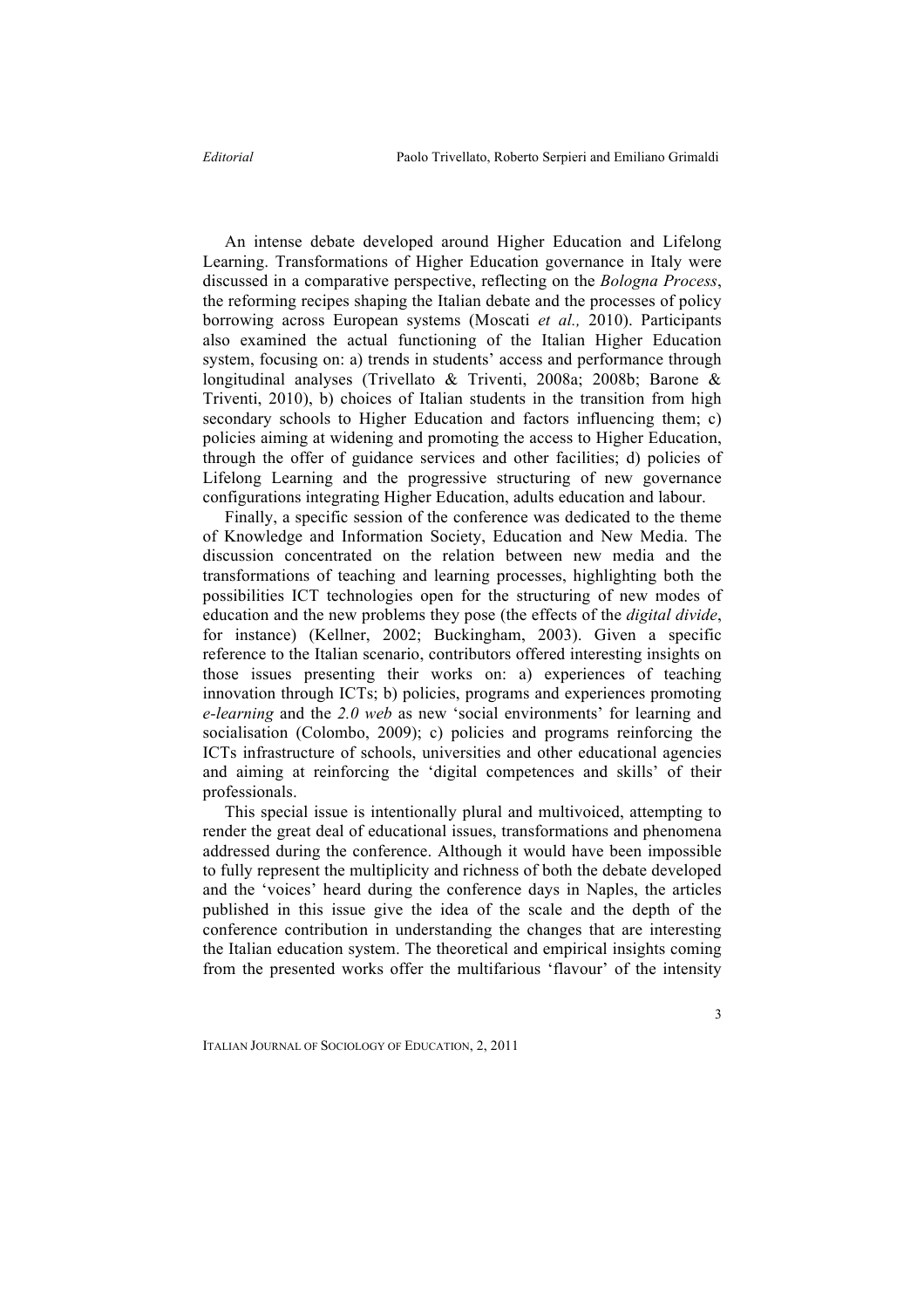and complexity of the exchange among Italian and international scholars that took place in Naples.

The edition begins with two articles by Jordi Blanch Huguet and Helen Gunter, which analyze the educational governance structure and the recent reforming trends in Spain and England. Blanch Huguet offers a thick description of the Catalonian education system, framing its recent developments in the wider process of decentralisation promoted by the Spanish government since 1978. Once outlined the structure of the education system and the social and political debate developing around educational issues, the author highlights how decentralisation and school autonomy have enhanced democracy and participation, and increased the awareness schools have of their responsibilities, potentials and innovation capacities. Starting from the Catalonian experience, a direct connection is established by a fully established school autonomy, more responsible and accountable schools, their capacity to meet the students and local communities educational needs and schools' vocation towards improvement. The article ends underlying some required changes in the functioning of the system, if school autonomy has to be effective: school leadership needs to be supported; educational administration has to play an enabling role, rather than simply controlling schools; policies of evaluation are required, whereas evaluation is not intended as an instrument of pure control, but as a knowledge-base for improvement.

Helen Gunter, in the second article, reconstructs the main traits of the reforms that have reconfigured the English education system over the past thirty years. Such a review is carried on adopting the concept of governance 'as a means of understanding and explaining those reforms'. Drawing on the data collected during the ESRC *Knowledge Production in Educational Leadership* (KPEL) project, the author grasps the complex intertwining between hierarchical and market-driven modes of education governance developed under the New Labour, focusing also on the increasing and pervasive entering of private interests and non educational actors into the education policy-making. Finally, Gunter proposes institutionalised governance as a frame for explaining the inter-actions of government with researchers, private consultants, and the profession in designing and delivering reforms.

The third article, by Gabriele Ballarino, compares the German and Italian Higher Education Systems, both framed as belonging to the "continental" model, where the main actors are the state and the academics' corporation. The author both outlines the common traits of the two systems

4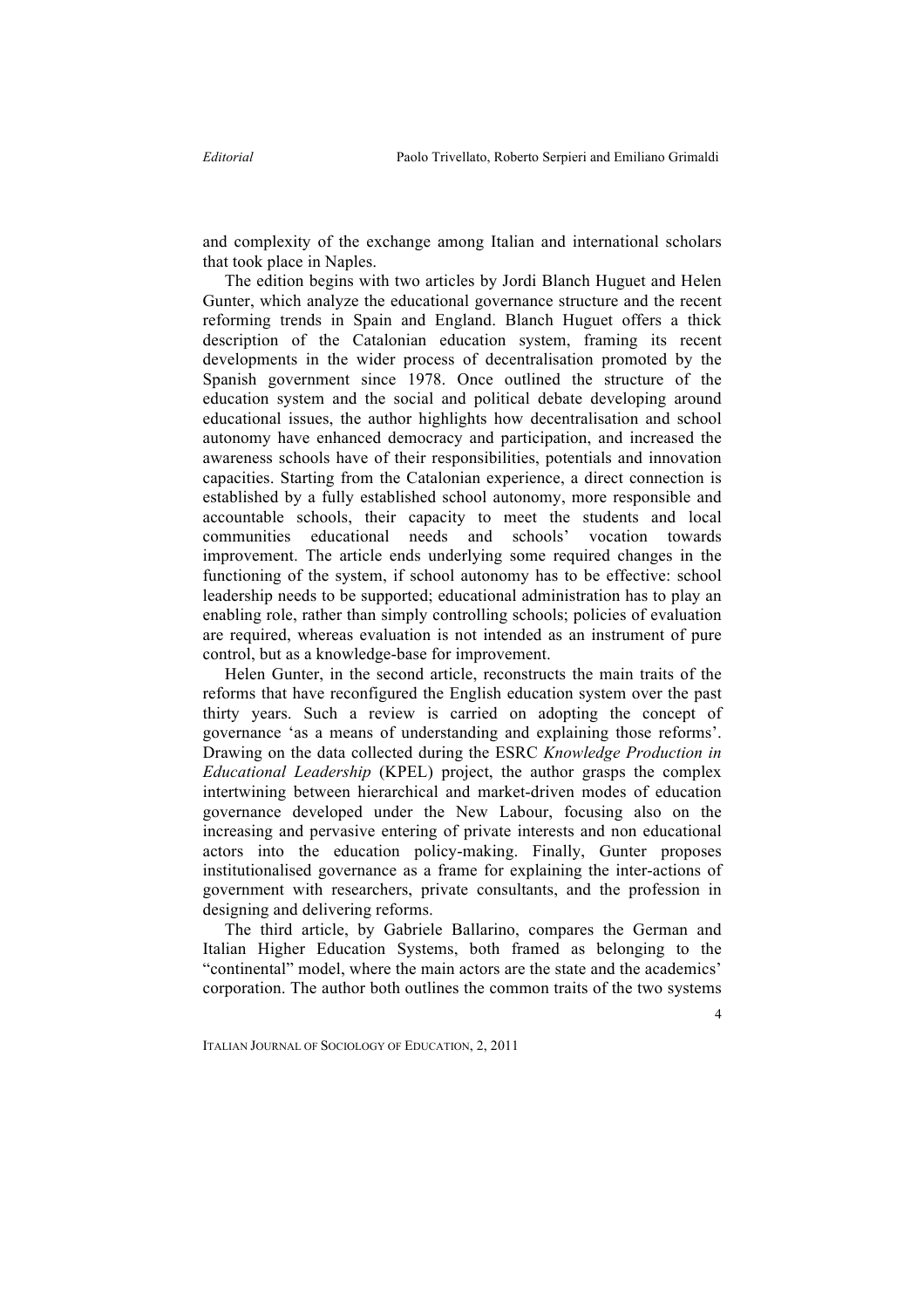and points out a significant difference concerning the governance structure, being the German a federal structure and the Italian a centralized one. This difference represents the centre of the argument developed in the paper. Ballarino offers a insightful description of the recent transformations of the German Higher Education System, emphasizing the texture of interactions through which the main stakeholders participate to the HES governance. Moreover, the article uses the German experience as a blueprint, presenting the situation of the Italian HES, in the light of that of the German HES and drawing potential lessons to be given to the Italian system.

Valeria Glorioso, in the fourth article, addresses the issue of guidance activities for high school students as an answer to the demand for information concerning study programs available in higher education. The assumption underlying the article is that a more detailed knowledge of the decision-making process of study choice is needed if we want to offer more comprehensive, differentiated and targeted guidance services to students in the choice of Higher Education programs. Glorioso presents the main results of the Pilot Project on Study Choice, a research project based on the Study Choice Task Inventory and carried out in 2009 on a non-probabilistic sample of final year high school students in the province of Como. Drawing on the insights the research offered on students' decision-making, it is argued how longitudinal studies on such processes may: a) offer valuable information to high schools, enabling them to respond actively and appropriately to the real demand for support on study choice; b) make available for universities the knowledge-base to design and implement guidance activities; c) benefit students in terms of reflexivity on their own opportunities and responsibilities, helping them to make a conscious choice and reflect on their future projects.

The fifth article, by Paolo Trivellato and Moris Triventi, examines trends in student access and performance at university during the implementation of the "Bologna Process". Focusing on the universities in Milan, the authors explore the enrolment trends of Milan's principal universities and the "exceptional" and/or enduring effects of the "Bologna process" on enrolments, comparing the trends for Italy and for Lombardy region. Moreover, they highlight the differential effects of the reforms on the social composition of incoming students and how the reforms affected the progression of students' careers in the different universities, focusing on the changes in the performance of Milan's universities. The analysis reveals how the reform determined a growth of enrolments and an heterogeneous change in student characteristics, although it is not clear if

5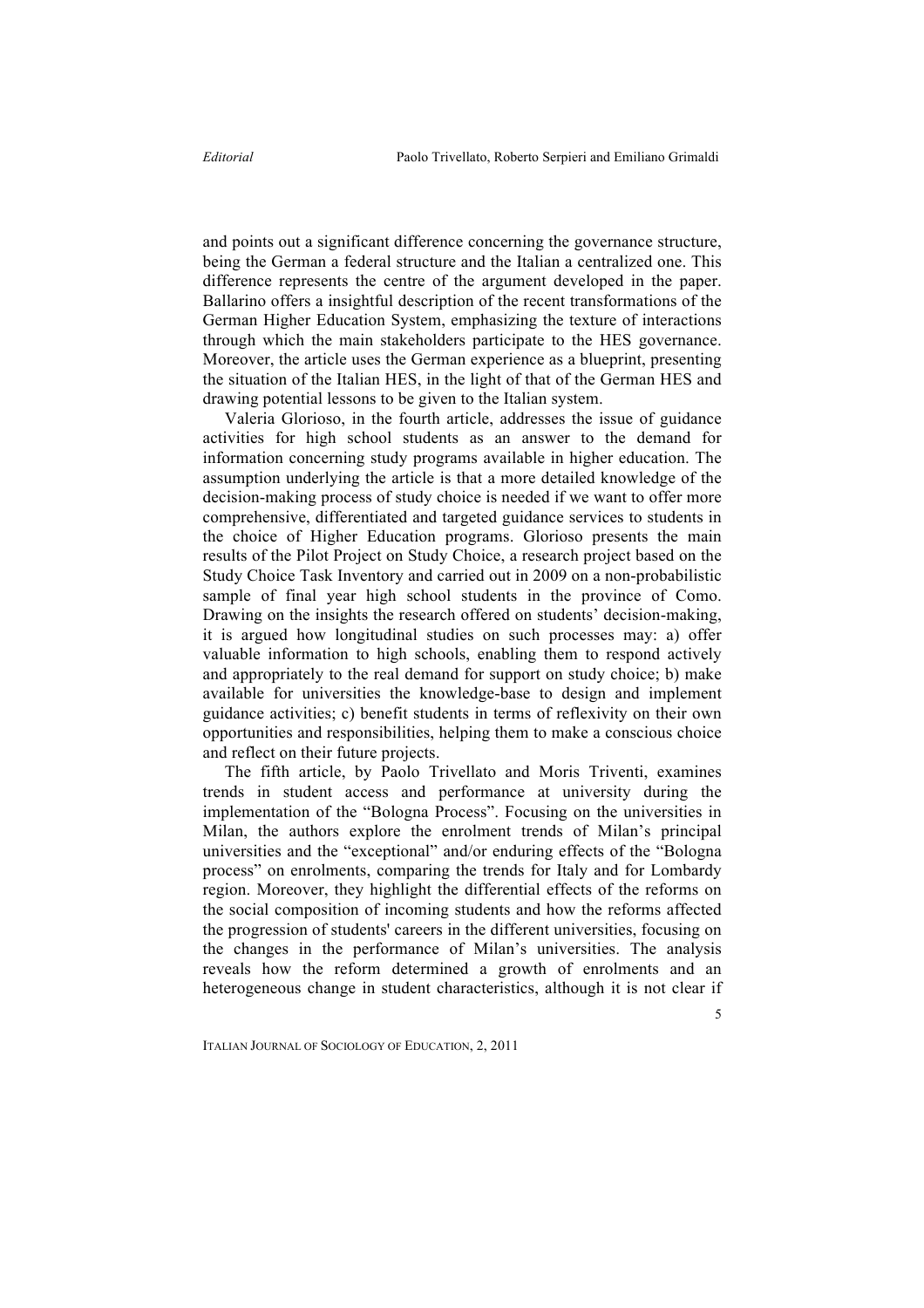these changes are going to be transient or enduring. The exploration of students' characteristics highlights how private and more prestigious institutions have maintained, and even relatively increased, their "compositional" advantage over other universities, whereas public and large universities attracted mainly students with a weaker school background. Furthermore, the article shows how student performance (early drop-out and exams inactivity) has improved and a reduction of its heterogeneity across universities took place. The authors emphasize the need to carry on further research to address whether this is due to organizational improvements or simply reflects a lowering of academic standards.

The sixth article, by Emiliano Grimaldi, deals with the complex issue of the shift towards heterarchical modes of coordination in educational governance, exploring the nexus established by the contemporary discourse on networking between networking itself and innovation. A contribution to a critical analysis of education governance is given, presenting the findings of a case study on a policy program for combating social school drop out developed through the establishment of a network to innovate the practices of teaching and learning in a group of Italian failing schools. The study highlights how the discourse on networks tends to offer a partial and simplistic view on the functioning of the networked forms of coordination, eliciting those analytical dimensions that could be related to the issue of power. The author highlights how it is crucial to take seriously into account the issue of power, if the dynamics of networks are to be understood. The study will also highlight and address the tension and the clash between two different and conflicting representations of innovation. The prevailing of one or another understanding in the enactment of innovation policies can be regarded as strongly influencing, it is argued, the possibility to effectively pursue the development of a bottom-up innovations and their embedding in local contexts.

Rita Fornari and Orazio Giancola, in the seventh article, examine the inequalities in educational performances among the Italian regions after the decentralisation of the education system and the introduction of school autonomy. The authors analyze data from OECD PISA 2006, highlighting the dynamics that produce the differential in educational performance. The article offers a complex understanding of the phenomenon in focus, taking into account the differences between individuals and between geographical areas, the influences exerted by students' background, the role played by a wide range of school-level variables and, finally, the weight of diverse

6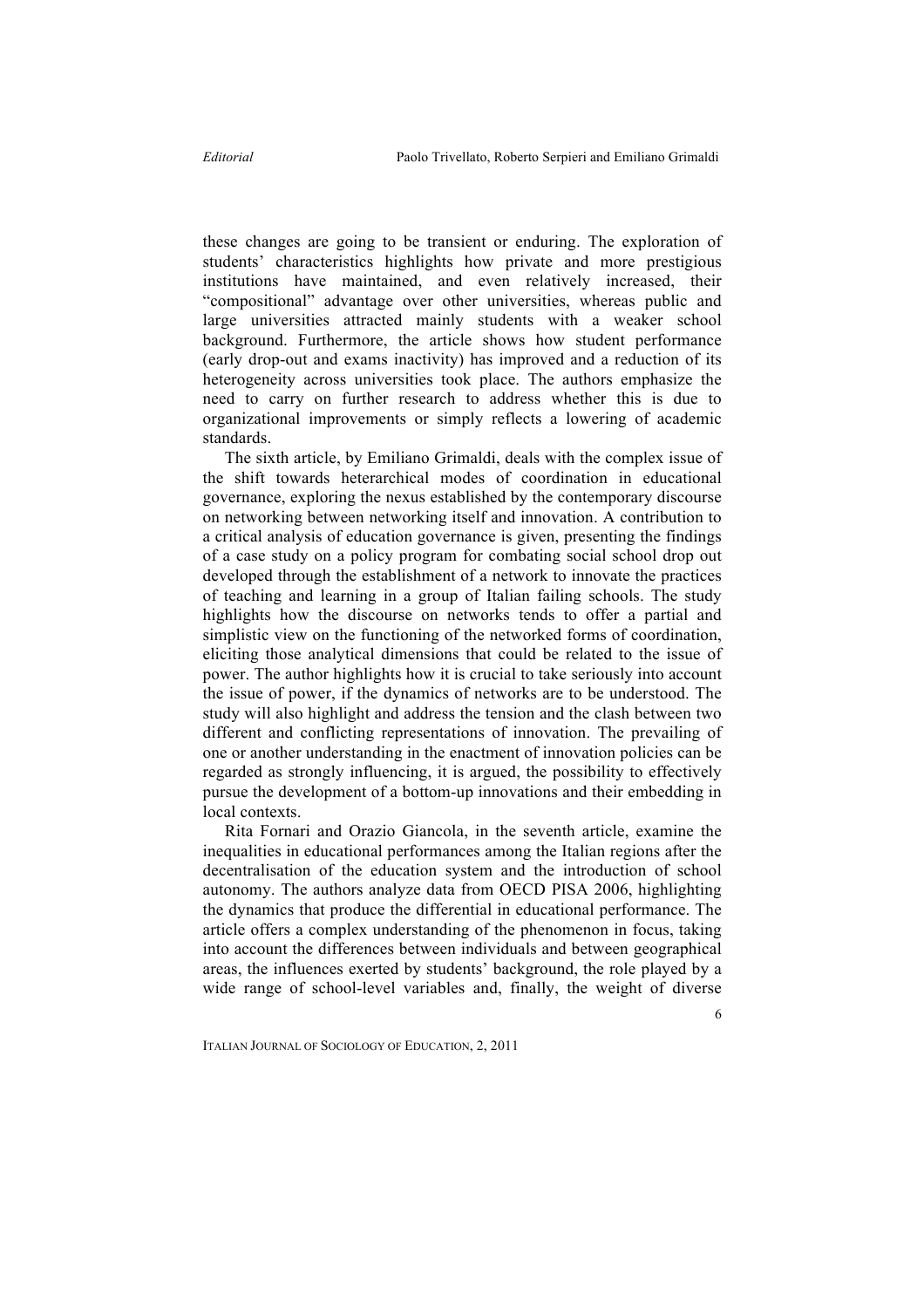contextual factors. The analysis shows how marked differences in the various educational pathways still persist in the educational system in Italy (especially in the first and second years of upper secondary school). Moreover, the article bring to light how a profound gap continues to exist also at geographical level. The authors relate those differentials in educational performance to individual socio-cultural level (family background) and emphasize the correlation between average social status in schools and average performance (aggregated background). In their opinion, the empirical evidences presented clearly demonstrate how the upper secondary educational system continues to produce deep-rooted iniquities. The above considerations underlie the authors' final plea for a 'set of national policies aimed at filling the cultural gaps which traditionally cause stratification, rather than delegating directly to local levels (individual schools and/or Regions), thus producing greater heterogeneity in interventions which could result in a further increase in inequalities among the territories'.

Anna Milione recognizes the increasing participation of immigrant children in the Italian school system and the consequent heterogeneity of the socio-cultural worlds facing each other in the sphere of education and training, due to the large variety of ethnic groups and different migratory trajectories. Within this scenario, the article examines the different strategies used to include the younger generation of immigrants in the Italian school system. Milione's argument develop through a critical reading of the concept of integration, with reference to some European models and approaches of the more established migration experience. Alternative modalities of inclusion are briefly described, namely assimilation, differentialism and interculturalism. Then the article analyzes the set of discourses, policies and practices developed in the Italian education system in response to the demand for education increasingly coming from students without Italian citizenship. The author ends the article emphasizing how, despite the universalist rhetoric expressed in speeches and policies and the real capacities for implementation of measures envisaged in programmatic documents. According to Milione, 'the question of the inclusion of immigrant children clearly points out the structural problems of our school system, primarily anchored in institutional arrangements that tend to reproduce social inequality and makes therefore even more urgent the need to redefine the overall educational policy for promotion and practical implementation of equal educational opportunities'.

7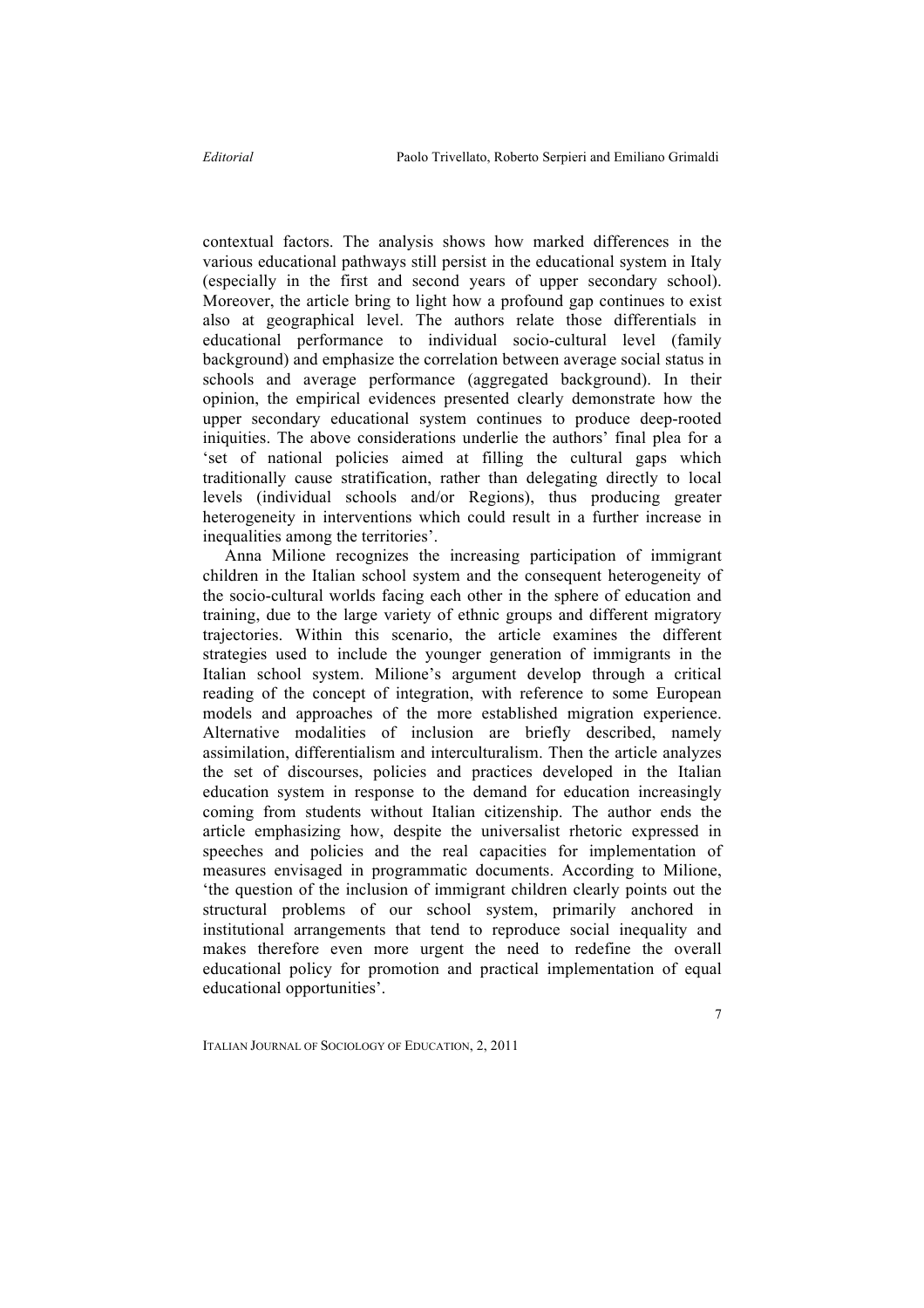The article by Valeria Pandolfini addresses the issue of the provision of multimedia tools and skills in the use of new technologies for the nonteaching staff of Italian schools, arguing for measures to strengthen such provision and skills. The author presents the key findings of a research evaluating the "PuntoEdu ATA" course and focusing its attention on two innovative elements of the course: the blended learning model and the user for which it is intended. An identikit of the ATA staff in Italy is offered through the analysis of quantitative and qualitative data drawn by the assessments provided by the course participants. Moreover, the work investigates the real usefulness of the course for improving the nonteaching staff's skills in the use of new technologies. Finally, the article identifies some elements of improvement in view of the model of lifelong learning and refresher courses to ATA staff, which is fundamental to educational institutions to adequately address the work of cultural and organisational renewal under way.

Annalisa Buffardi reflects on the new circulation of information in the scientific research and in the learning environments. The article highlights how the Open Access revolution represents a new scenery that opens new possibilities to researchers, scholars, and all users. Starting from this point, the paper debates about the new practices in the construction and dissemination knowledge in the digital era, emphasizing that Internet and new technologies can be used to retrieve research materials, to organize, keep and treat information. The author points out how these activities can contribute to create a different way to produce scientific knowledge and also to introduce important changes in the higher education system. The article ends up suggesting that given the described transition, openness is a fundamental value to preserve the university's role in the access to educational content.

8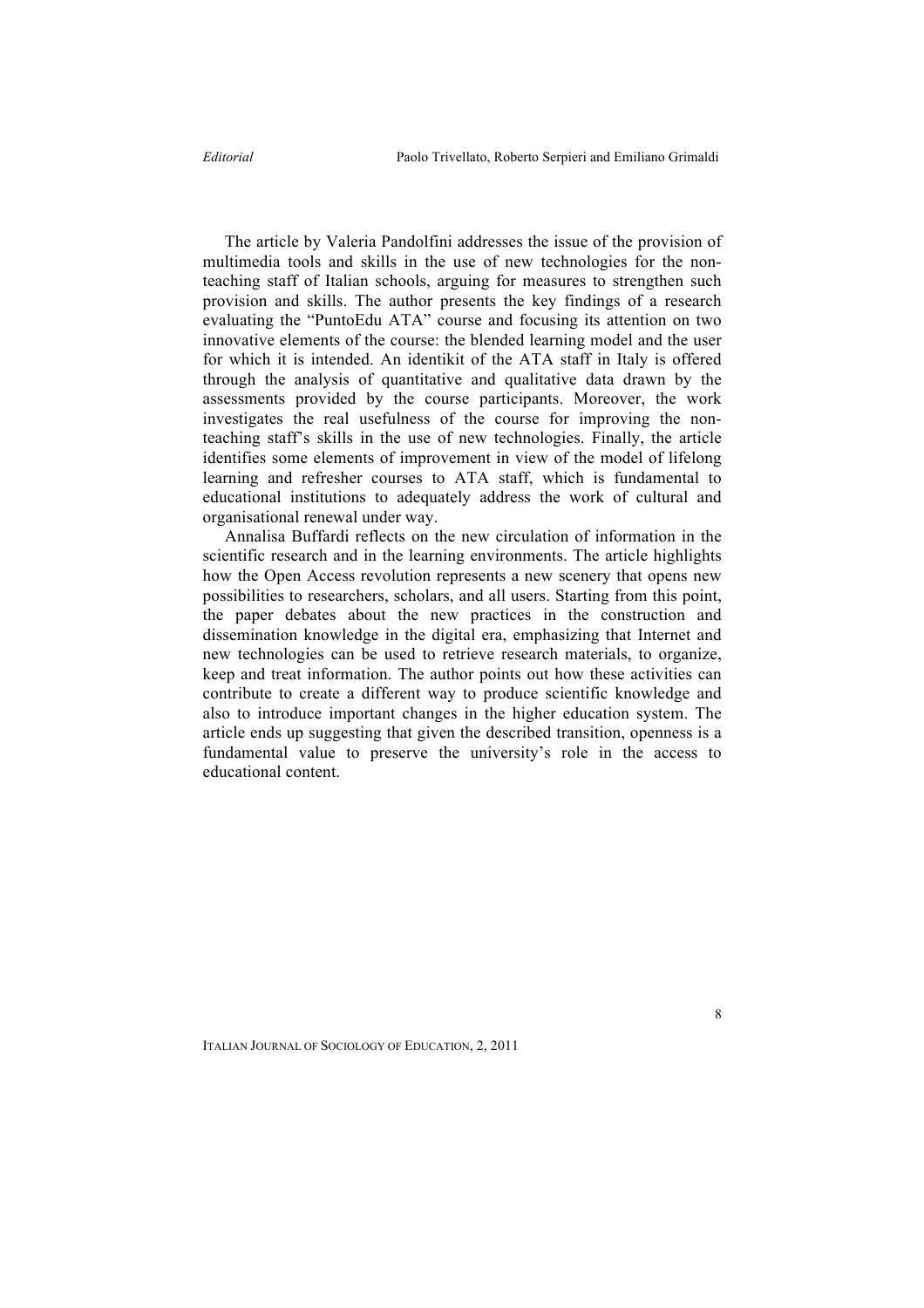*Acknowledgements:* The editors would like to thank all the colleagues that gave their contribution to the passionate debate that characterized the Conference held at the University of Naples in 2010. Luciano Benadusi, Gianfranco Pecchinenda, Roberto Moscati, Luisa Ribolzi, Silvio Scanagatta and Paolo Trivellato himself chaired the sessions, providing valuable comments and governing the discussion charmingly. Roberto Serpieri himself, Antonio Schizzerotto, Gabriele Ballarino and Maddalena Colombo very generously offered to work on their keynote speeches commissioned for the conference. Carlo Barone, Rita Bertozzi, Maurizio Merico, Fausta Scardigno and Massimiliano Vaira kindly offered to serve as discussants and brought their constructive critiques to the works presented. The chairs and discussants' contribution has been immensely important in shaping the final versions of the articles published in this special issue. We are also grateful to all the conference participants that shared their works with the wider community of the AIS-EDU. Their papers are not part of this issue only because they have been published elsewhere in the last months, given their high quality. Finally, our thanks go to the authors that decided to rework their articles to be included in this issue.

\_\_\_\_\_\_\_\_\_\_\_\_\_\_\_\_\_\_\_\_\_\_\_\_\_\_\_\_\_\_\_\_\_\_\_\_\_\_\_\_\_\_\_\_\_\_\_\_\_\_\_\_\_\_\_\_

## **References**

Ball, S.J. (2006). *Educational Policy and Social Class*. Routledge, London.

Ball, S.J. (2008). *The education debate. Policy and politics in the 21st Century*. Policy Press, Bristol.

\_\_\_\_\_\_\_\_\_\_\_\_\_\_\_\_\_\_\_\_\_\_\_\_\_\_\_\_\_\_\_\_\_\_\_\_\_\_\_\_\_\_\_\_\_\_\_\_\_\_\_\_\_\_\_\_

- Barone, C., & Triventi, M. (eds.) (2010). The transformations of Higher Education in Italy and their implications for social inequality. *Italian Journal of Sociology of Education*, *5*(2).
- Barzanò, G. (2009). Reflecting on English educational accountability. *Italian Journal of Sociology of Education*, *3*(3).
- Benadusi, L., & Consoli, F. (eds.) (2004). *La governance della scuola*, Il Mulino, Bologna.
- Besozzi E., Colombo M., & Santagati, M. (2009). *Giovani stranieri, nuovi cittadini. Le strategie di una generazione ponte*. FrancoAngeli, Milano.
- Bottani, N., & Benadusi, L. (eds.) (2006). *Uguaglianza e equità nella scuola*. Erickson, Trento.
- Buckingham, D. (2003). *Media education: literacy, learning, and contemporary culture*. Wiley-Blackwell, Malden, MA: USA.
- Carney, S. (2011). 'Imagining Globalization: Educational Policyscapes', in *World Yearbook of Education 2011*. Routledge, London/New York.

Cobalti, A. (2006). *Globalizzazione e istruzione*. Il Mulino, Bologna.

Colombo, M. (ed.) (2009). *E-learning e cambiamenti sociali. Dal competere al comprendere*. Liguori, Napoli.

9